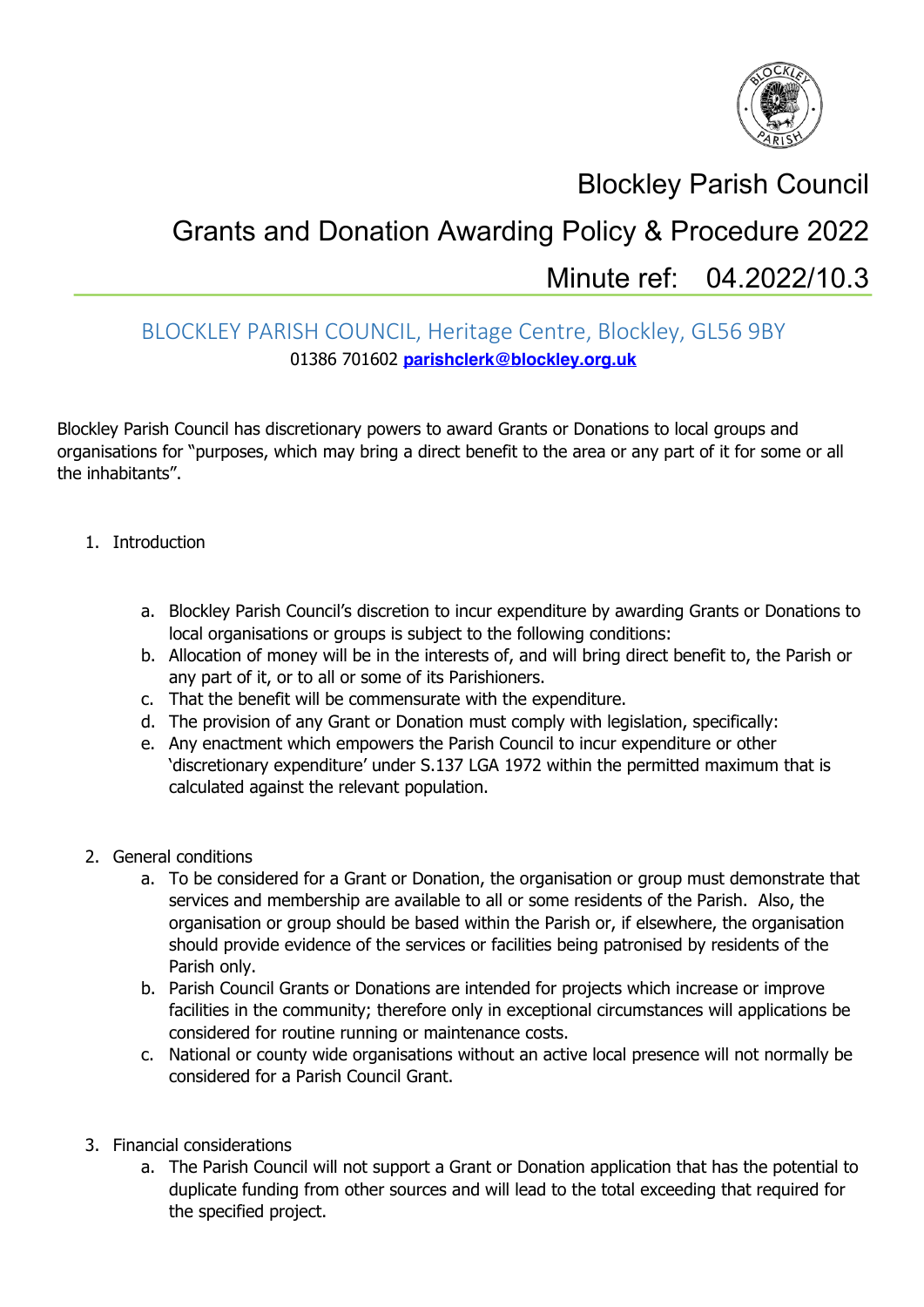- b. Applicants should set out the total Grant or Donation required as no further allowance will be made to cover additional vat payments. Grant or Donation payments will not cover vat payments that can be reclaimed, nor will they exceed the agreed maximum except in exceptional circumstances.
- c. In agreeing to support a Grant or Donation, the Parish Council will not accept any liability for any circumstances or claim that might arise from the use of such payment.
- 4. Application process
	- a. Each application will be assessed on its own merits.
	- b. The Council will take into account whether the application satisfies the requirements of section 137 of the local government act 1972
	- c. Eligibility
		- i. Any non-profit making club, charity, voluntary group or community organisation may apply for a Grant or Donation.
		- ii. All applications must identify how the Grant or Donation will benefit the local community
		- iii. Organisations will normally be expected to have clear written aims and objectives or
		- iv. A written constitution and a separate bank account controlled by more than one signatory.
		- v. For legal reasons the council cannot award Grants to:
			- a. Individuals .
			- b. Commercial organisations.
			- c. Activities that are the responsibility of another statutory authority.
			- d. Organisations outside of the Parish, unless there is a direct benefit to the Parish.
			- e. Organisations which support or oppose any political party.
			- f. Organisations that discriminate on the grounds of sex, race, disability, sexual orientation, religion and belief or age.
	- d. Other considerations
		- i. Grants or Donations cannot be awarded retrospectively.
		- ii. Only one application for a Grant or Donation will be considered from any organisation in any one financial year.
		- iii. Applications should be for one-off Grants or Donations which will not result in recurring expenditure to the council. If additional funding is required in subsequent years, a fresh application will be required each year.
		- iv. The Parish Council invites organisations and groups to submit applications throughout the year
		- v. Full completion of an application form will be required in all cases. Applications should be forwarded to the Parish Clerk as soon as possible after the request for a Grant or Donation is made.
- 5. Review & decision
	- a. Grants are dependent on
		- i. The availability of funds
		- ii. The suitability of the application.
		- iii. The Council may not be able to award the full amount requested.
		- iv. The Council reserves the right to refuse any Grant or Donation application which it considers to be inappropriate, or contrary to the objectives of s137.
		- v. All applications for Grants regardless of financial amount will be considered by full Council at the next Parish Council meetings held.
		- vi. Applicants may be required to attend the finance meeting to answer any questions councillors may have about the project.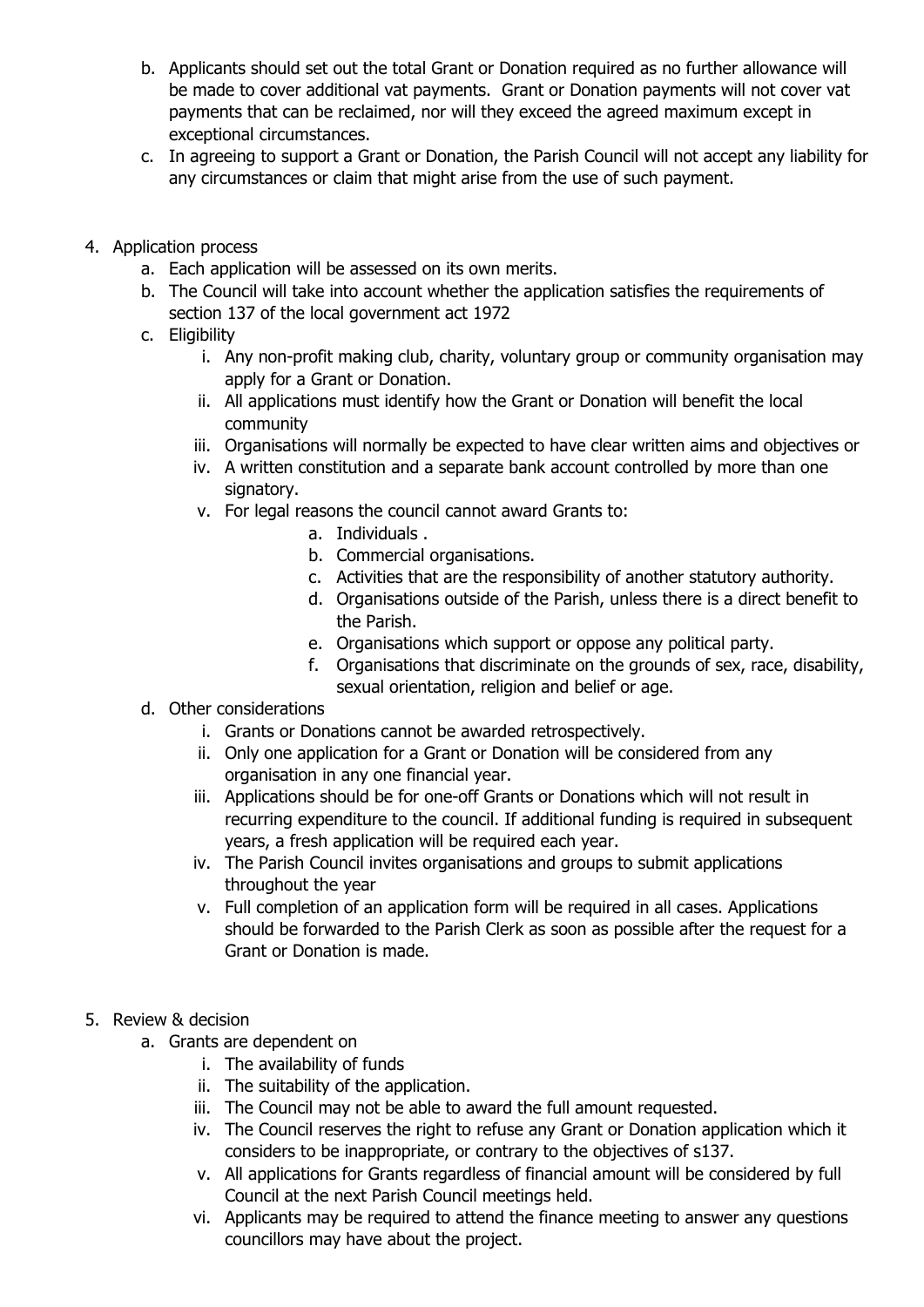- vii. The decision to award a Grant or Donation will specify the maximum monetary sum available or a percentage of the relevant project cost – whichever is the lesser. The availability of a Grant, maximum sum or percentage will be notified to the applicant in writing.
- 6. Grant or Donation claims
	- a. Payment of the agreed Grant / Donation or percentage will only be made upon written request and be accompanied by copies of:
		- i. Quotations
		- ii. Invoices.
	- b. It should be noted that payment will be made for the purpose specified in the original application and, if the reason for Grant or Donation support has changed, then a further full application will be required for consideration
	- c. Parish Council Grants or Donations must be taken up within 3 months after the Grant or Donation was awarded. Grants or Donations not so used will be referred to the full council for approval to write back the sum awarded into the accounts.
	- d. When a claim is made and part Grant paid, the unpaid balance will be referred to the full council for approval to write back the sum into the accounts.
	- e. All recipients of Grants or Donations above £250 must provide a written report of how the Grant or Donation money has been used within 6 months of receipt of the Grant or Donation.
	- f. As all Council money must be properly accounted for, evidence of expenditure, such as receipts, must be supplied. The council reserves the right to request a refund of monies awarded if the evidence supplied is unsatisfactory.
	- g. The Council may make the award of any Grant or Donation or subsidy subject to such additional conditions and requirements as it considers appropriate. For example, recipients of a Grant or Donation may be asked to acknowledge the council's support on stationery and promotional material.
	- h. Successful applications will be recorded in the Council meeting minutes and published on the Council website.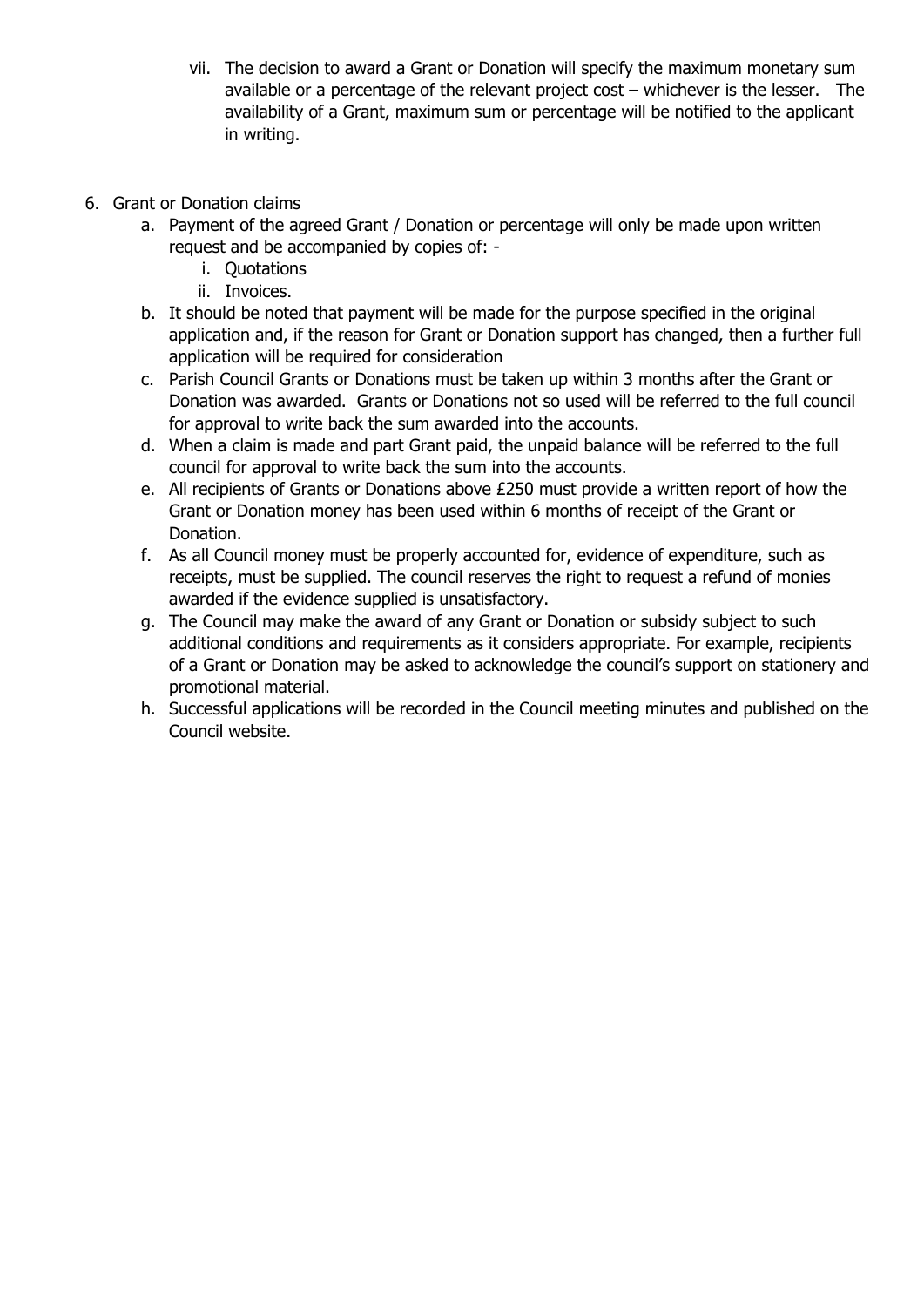## Grant or donation application form

Name of the group or organisation making the application:

A short description of aims of the group or organisation:

Is the organisation a registered charity?

If yes please provide charity registration number:

For what purpose is the grant or donation?

Total cost of the project:

Amount of grant or donation requested:

When are the funds required:

When will the money be spent:

If the total cost of the project is more than the grant or donation, how will the rest be financed:

Who will benefit from the project:

Approximately how many of those people who will benefit are residents of Blockley, Draycott, Aston Magna, Paxford and Northwick Park.

Your contact details:

Name & position in the organisation:

Tel. No. Email address: